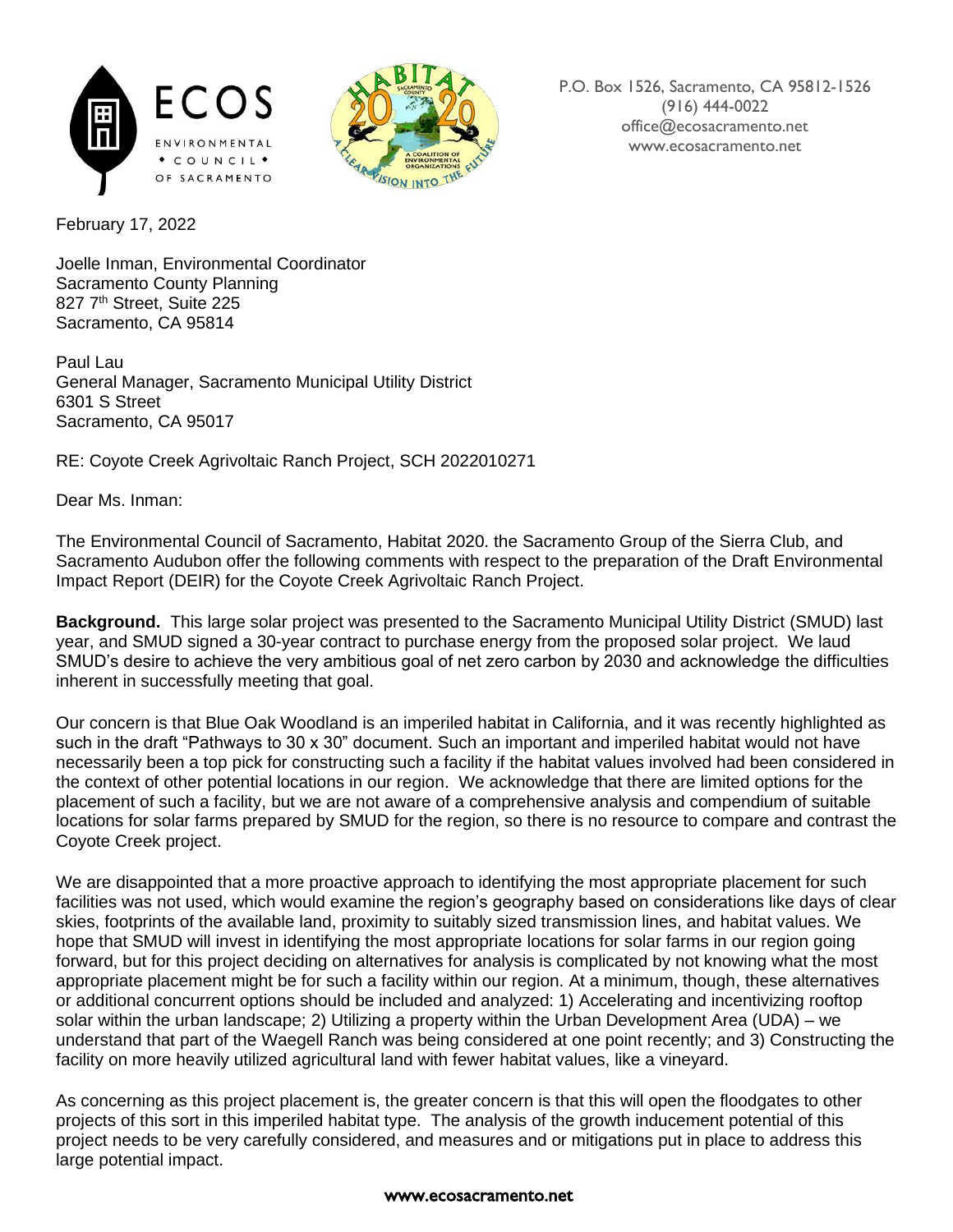## **Project Comments**

**Williamson Act Compliance in Project Description**. The project description maintains that the property currently complies with the Williamson Act and quotes supporting language in the statute. However, it makes a claim that solar projects would also comply with limited justification. The project description should indicate why this project is deemed to be consistent with the requirements of the Williamson Act.

**Blue Oak Woodland Impacts**. The impacts of the project on direct loss of blue oaks woodlands and the ability for blue oak regeneration due to loss of surrounding habitat suitable for seed germination should be analyzed.

**Listed Plant Species**. Careful consideration should be given to any listed plant species within the project area.

**Evaluate Proposed Seeding Program**. More details are needed regarding any proposed seeding as part of the project. The impacts of initial and ongoing reseeding in disturbed areas and under the solar panels need to be evaluated and appropriate limitations on seed composition and methods of application identified as mitigation.

**Scope of Wildlife Impacts Analysis**. Analysis of impacts should be included for the numerous other species that utilize Blue Oak Woodlands. A minimum list of potential species that utilize Blue Oak Woodlands can be found in the California Wildlife Relationships System (CWHR). The California Natural Diversity Database (CNDDB) should be used with caution and with the realization that it is not an indicator of the absence of a species in any given habitat. In addition, avian species occurrences in CNDDB are predominantly nesting bird observations, while Blue Oak Woodlands are used for foraging or migration.

**Raptor Analysis.** The raptor analysis should include the potential for bird strikes on the solar panels, access to prey species below the panels, effects of glare from the panels on feeding and nesting behavior, effects of new lighting on feeding and nesting behavior, disturbance during construction, and disturbance from maintenance activities.

**Badger Impacts**. Impacts to American Badger should be carefully analyzed, especially habitat fragmentation and impacts to connectivity. This is a species with a large home range that utilizes the Blue Oak Woodlands or Blue Oak Savanna and therefore is very susceptible to habitat fragmentation.

**Habitat connectivity** is a major and growing concern, especially as climate change models increasingly indicate the probability of species having to relocate to cooler climes. The impact of this project on east west connectivity should be analyzed in the DEIR, and a viable connectivity corridor should be included as an avoidance and minimization measure, ideally using Coyote Creek and setbacks on either side of it that extend 150' from the center of the creek, which is consistent with South Sacramento Habitat Conservation Plan (SSHCP) stream setbacks for undeveloped waterways.

I**mpacts to the South Sacramento Habitat Conservation Plan** The project is entirely within the boundary of the SSHCP and its consistency with the SSHCP needs to be analyzed. The SSHCP does not have any take of Blue Oak Woodlands covered in it, so no mandatory mitigations for the preservation of that habitat type are included. But the Plan recognizes the importance of preserving Blue Oak Woodlands and includes a 7,000 acres conservation target in Appendix J of the Plan, the "over and above" conservation targets. The regulatory agencies cited the importance and significance of the "over and above" targets in their approval of the Plan.

At a minimum, these impacts to the SSHCP should be analyzed: 1) Habitat fragmentation and potential loss of wildlife corridor on the eastern border of the Plan area; 2) Impact of this project on the ability of the SSHCP to achieve its target of 7,000 acres of Blue Oak Woodland conservation in the eastern portion of the Plan area; and 3) Determination if any of the parcels within the project area also within the Urban Development Area of the SSHCP and therefore part of the SSHCP